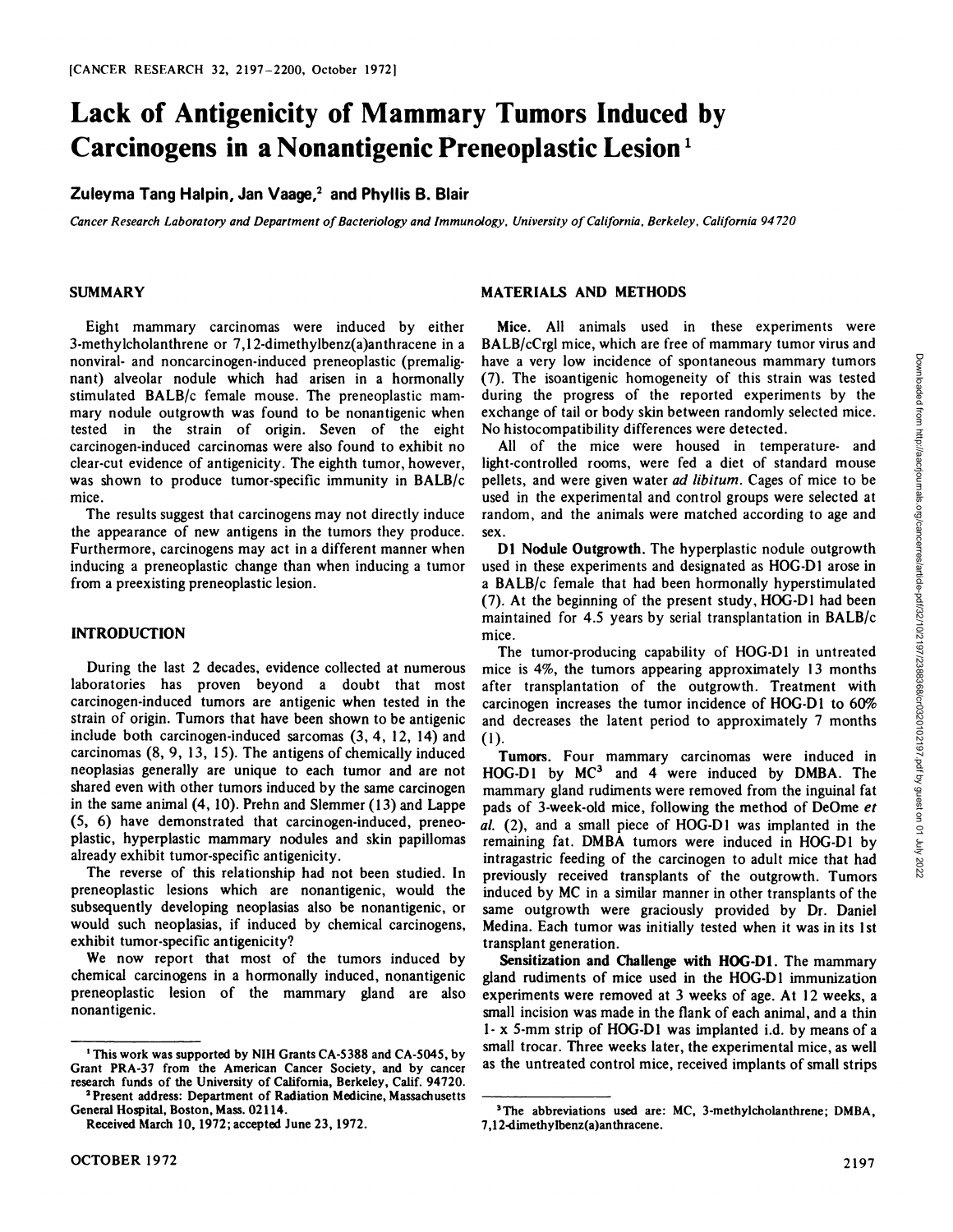of HOC-DI in each inguinal fat pad. Eight to 13 weeks later, the pads were removed from both groups of animals and were immersed in Bouin's solution. This method allowed the calculation of the percentage of occupancy by the transplant in each pad.

Sensitization and Challenge with Tumors. Mice between the ages of 3 and 6 months were used in these experiments. Tumor growth in the experimental animals was initiated by the s.c. implantation of small pieces of live tumors. After each tumor had grown to 1.5 to 2 cm in diameter, it was removed by blunt dissection. Two days to 2 weeks after removal of the sensitizing implants, experimental and untreated control animals were challenged with a suspension of live cells from the same tumor used for sensitization. The cell suspension was prepared by the method of Vaage (16). The animals were challenged by the s.c. injection (into the left flank of each mouse) of 0.05 ml of the live tumor cell suspension. The incidence and size of the tumors were checked at weekly intervals. The experiments were terminated when mice in both the experimental and control groups had begun to die from progressive tumor growth, or at 4 months after the challenge inoculum, if only a portion or none of the mice had developed tumors.

Analysis of Results. Results are discussed in terms of tumor incidence, latent periods, and differences in the size of the tumors at various intervals following challenge. The  $\chi^2$  and Fisher tests were used to evaluate the significance of differences in the incidence of tumors between sensitized and control groups of mice. Differences between groups were considered significant when the  $p$  value was 0.05 or smaller.

# **RESULTS**

Tests for Antigenicity of HOC-DI. Two experiments were performed to test the immunogenicity of theHOG-Dl nodule outgrowth. In both experiments, a small strip of HOG-D1 was implanted intradermally into the right flank of syngeneic BALB/c hosts. Three weeks later, a small strip of the outgrowth was implanted in both cleared, inguinal fat pads of the pretreated mice, as well as into those of untreated controls. In the 1st experiment, the pads of both groups were examined after 13 weeks while, in the 2nd experiment, growth of the challenge implant was examined after only 8 weeks. The results of these 2 experiments are summarized in Table 1.

In the 1st experiment, in the pretreated animals, 17 of 22 fat pads (11 animals) were completely filled with nodule outgrowth. Ten of 11 mice showed growth in both pads. The ratio for the controls was comparable. In the 2nd experiment, the results were similar. In the pretreated animals, only 4 of 12 pads (6 animals) were completely filled with the outgrowth, while 8 of 10 pads (5 animals) in the controls showed 75 to 100% growth. However, the number of animals in both experimental and control groups that showed complete or partial growth was proportionately the same, and all animals in both groups showed at least 60% growth in both pads. Careful histological examination of the HOG-D1 outgrowth from pretreated animals in both experiments revealed a complete lack of lymphocytic infiltration.

Weiss *et al.* (17) were likewise unable to show any evidence not significant;  $p > 0.50$ .

of immunogenicity when they challenged with HOG-D1 after pretreatment with the same outgrowth, although pretreatment with a different outgrowth did appear to confer some protection against HOG-D1.

Tests for Antigenicity of Tumors Induced in HOC-DI by Treatment with MC. Four mammary carcinomas induced in HOG-D1 by MC were tested for immunogenicity. These tumors, designated as D1-MC1, D1-MC2, D1-MC3, and D1-MC4, were always tested during their 1st and subsequent transplant generations. Small pieces of the sensitizing tumor were implanted s.c. in the right flank of BALB/c hosts. When the implanted tumors had grown, they were removed, and 2 days to 2 weeks later, both pretreated and control mice were challenged with a cell suspension prepared from the same tumor used for sensitization. Each tumor was tested several different doses of tumor cells. A minimal dose necessary for tumor growth in untreated controls was established for 3 of the 4 tumors. Challenge doses ranged from  $1 \times 10^3$  to  $1 \times 10^5$ cells.

None of the tumors tested were capable of inducing resistance in BALB/c mice. The incidence, latent periods, and growth curves of the 4 tumors were similar in the sensitized and control groups. The results of these tests are summarized in Table 2.

In the tests with Tumor D1-MC3, it is possible that the smallest challenge dose used  $(3 \times 10^4 \text{ cells})$  was too large to demonstrate very weak immunity. However, the growth curves and latent periods for this tumor were similar in both the sensitized and untreated animals. Furthermore, histological examination of this tumor revealed no evidence of lymphocytic infiltration.

times in order to consumuation. Lead vantual dose necessary for the response of the animals to different doses of tunnor cells. A minimal dose necessary for tunnor growth in unterated controls was established for 3 of the Tests for Antigenicity of Tumors Induced in HOG-D1 by Treatment with DMBA. Four mammary carcinomas induced in HOG-D1 by DMBA were tested for antigenicity in BALB/c hosts. These tumors, designated as D1-DMBA1, D1-DMBA2, D1-DMBA3, and D1-DMBA4 were tested during their 1st and subsequent transplant generations. The methods used for sensitization and challenge were identical to those described for the MC-induced tumors. Challenge doses ranged from  $1 \times 10^3$  to  $4 \times 10^4$  cells. The minimal dose necessary for tumor growth was determined for all tumors tested. Results of the tests with these tumors are summarized in Table 2.

## Table 1

#### *Growth of a transplant ofHOG-DI in the inguinal fat pads of BALB /c mice*

Sensitized animals had been pretreated with an intradermal implant of the same outgrowth, while controls had received no previous treatment. The data presented in this table represent the combined results of 2 experiments.

| Treatment  | No. of<br>fat pads that<br>were $75 - 100\%$<br>filled/no.<br>tested | No. of<br>fat pads at<br>least $50\%$<br>filled/no.<br>tested | No. of<br>mice with<br>growth in<br>both pads/no.<br>tested |
|------------|----------------------------------------------------------------------|---------------------------------------------------------------|-------------------------------------------------------------|
| Sensitized | $21/34^a$                                                            | 31/34                                                         | 16/17                                                       |
| Controls   | 18/25                                                                | 22/25                                                         | 12/13                                                       |
|            |                                                                      |                                                               |                                                             |

*" By x2 'est, the difference between sensitized and control animals is*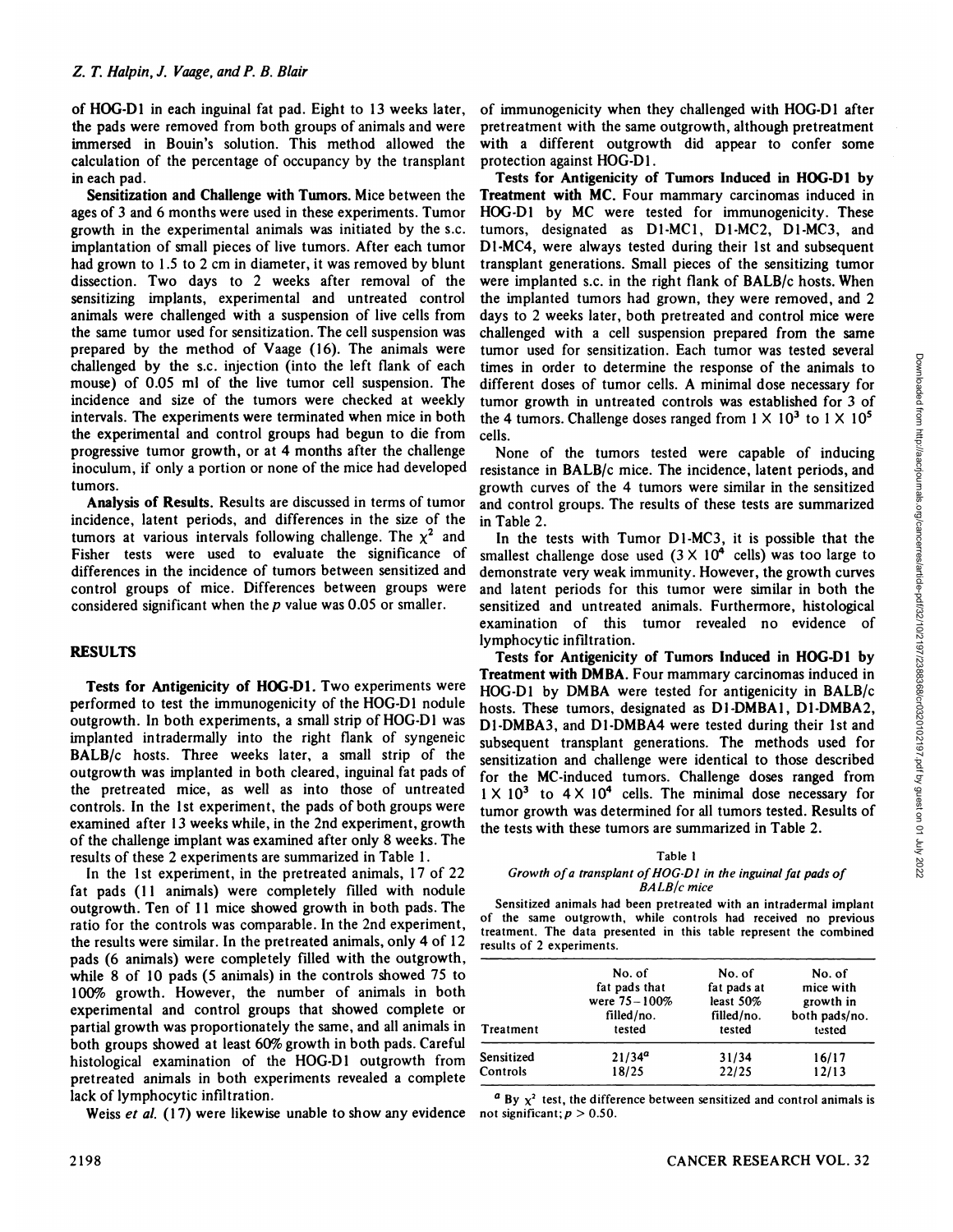#### Table 2

#### *Growth in BALB/c mice of challenge inocula of carcinomas which had been induced in HOG-DI by treatment with MC or DMBA*

|  | Unless otherwise indicated, sensitized animals had been pretreated with an implant of the |  |
|--|-------------------------------------------------------------------------------------------|--|
|  | same tumor used for challenge, while controls had received no previous treatment.         |  |

|                                                                 | Incidence of tumors with |                       |             |                      |  |  |
|-----------------------------------------------------------------|--------------------------|-----------------------|-------------|----------------------|--|--|
|                                                                 |                          | Doses above threshold |             | Doses near threshold |  |  |
| Nonantigenic<br>tumors <sup>a</sup>                             | Sensitized               | Controls              | Sensitized  | Controls             |  |  |
| D1-MC1 (9) <sup>b</sup>                                         | 35/40                    | 33/39                 | 2/29        | 2/32                 |  |  |
| D1-MC2(3)                                                       | 12/14                    | 13/15                 | 7/8         | 3/5                  |  |  |
| D1-MC3 (2)                                                      | 14/14                    | 16/16                 | $N.T.^c$    | N.T.                 |  |  |
| D1-MC4 (4)                                                      | 7/12                     | 10/12                 | 2/13        | 3/16                 |  |  |
| D1-DMBA1 (3)                                                    | 7/7                      | 8/8                   | 6/12        | 5/16                 |  |  |
| D1-DMBA2 (3)                                                    | 12/12                    | 13/13                 | 6/7         | 6/8                  |  |  |
| D1-DMBA4 (4)                                                    | 22/24                    | 22/24                 | 6/8         | 5/8                  |  |  |
|                                                                 |                          | Incidence of tumors   |             |                      |  |  |
| Antigenic tumor                                                 |                          | Sensitized            | Controls    |                      |  |  |
| D1-DMBA3 (2)                                                    |                          | 1/16                  | $15/16^{d}$ |                      |  |  |
| Sensitization with D1-DMBA3 and<br>challenge with $D1-DMBA4(1)$ |                          | 717                   | 8/8         |                      |  |  |

*°By the x! test and Fisher tests, results of comparisons between sensitized and controls for* all tumors in this group were not significant.<br>b Numbers in parentheses, number of times tested.

c N.T., not tested.

 $d_{\chi^2}$  test;  $p < 0.001$ . The difference in tumor incidence between the sensitized and control group is highly significant.

Of the 4 tumors tested, 3 appeared incapable of inducing resistance in BALB/c mice. Sensitized and control groups were similar in terms of incidence, growth rates, or latent periods.

The 4th tumor, D1-DMBA3, was tested twice and in both cases was found to be immunogenic. In the 1st test, with a dose of  $2.4 \times 10^4$  cells, 7 of 8 animals in the experimental group showed total resistance to tumor growth, while all of the controls developed tumors. When a dose of  $1.8 \times 10^4$ cells was used, all  $8$  sensitized animals in the 2nd test were resistant to tumor growth, while 7 of 8 untreated control mice developed tumors. To ensure that the resistance induced by characteristic of lung tissue. However, Prehn and Slemmer's D1-DMBA3 was tumor specific, another test was performed. BALB/c mice were sensitized with D1-DMBA3 and challenged with D1-DMBA4. The results (Table 2) clearly show that pretreatment with the antigenic D1-DMBA3 tumor is unable to protect against challenge with a different nonantigenic tumor.

## **DISCUSSION**

The evidence presented in this paper demonstrates that the majority of tumors induced in a nonantigenic preneoplastic mammary nodule outgrowth do not possess new antigens. The results obtained with the 1 antigenic carcinoma show that BALB/cCrgl mice are immunologically sensitive to carcinogeninduced, tumor-specific antigens, and that the negative results obtained with the other 5 tumors and with HOG-DI were not due to a lack of immunological reactivity in these mice.

**OCTOBER 1972** 2199

12<br>
8 6/12 7/113 19/16<br>
8 6/12 6/7 6/8 5/18<br>
13 6/7 6/8 5/18<br>
14 6/8 5/18<br>
16 6/8 5/18<br>
16 6/8 16 6/8 16<br>
16 6/8 5/18<br>
16 6/8 5/18<br>
16 6/8 5/18<br>
16 6/1 6<br>
16 6/1 6<br>
16 6/1 6<br>
16 7 6<br>
16 7 6<br>
16 7 6<br>
16 7 6<br>
16 8<br>
16 8<br>
16 occurrence of some nonantigenic, carcinogen-induced tumors has been reported. Prehn and Main (12) and Klein et al. (4) found that 14 to 25% of the carcinogen-induced tumors they tested were not antigenic. Old et al. (8) could not demonstrate new antigens in 19% of tumors induced in females or in 45% of those induced in males, after treatment with MC. Furthermore, carcinogen-induced lung adenomas are notable for their lack of tumor-specific antigens (10, 11). This phenomenon has been explained as being due to an unusual (13) demonstration of tumor-specific antigens in hyperplastic alveolar nodules and mammary carcinomas, the report by Smith (15) of an antigenic MC-induced mammary carcinoma, and the present demonstration of an antigenic DMBA-induced carcinoma indicate that mammary carcinomas are similar to sarcomas with respect to carcinogen-induced antigenicity.

Prehn and Slemmer (13) and Lappé (5, 6) have demonstrated that tumor-specific antigens are already present in carcinogen-induced preneoplastic lesions. Thus, it appears that, in inducing the preneoplastic transformation, chemical carcinogens are able to bring about the appearance of new antigens that are later expressed in the tumors that arise in these preneoplastic lesions. The present study, however, demonstrates that carcinogen treatment of nonantigenic, preneoplastic nodules does not usually produce antigenic tumors. While the significance of these findings is not yet clear, they suggest that carcinogens may act in a different